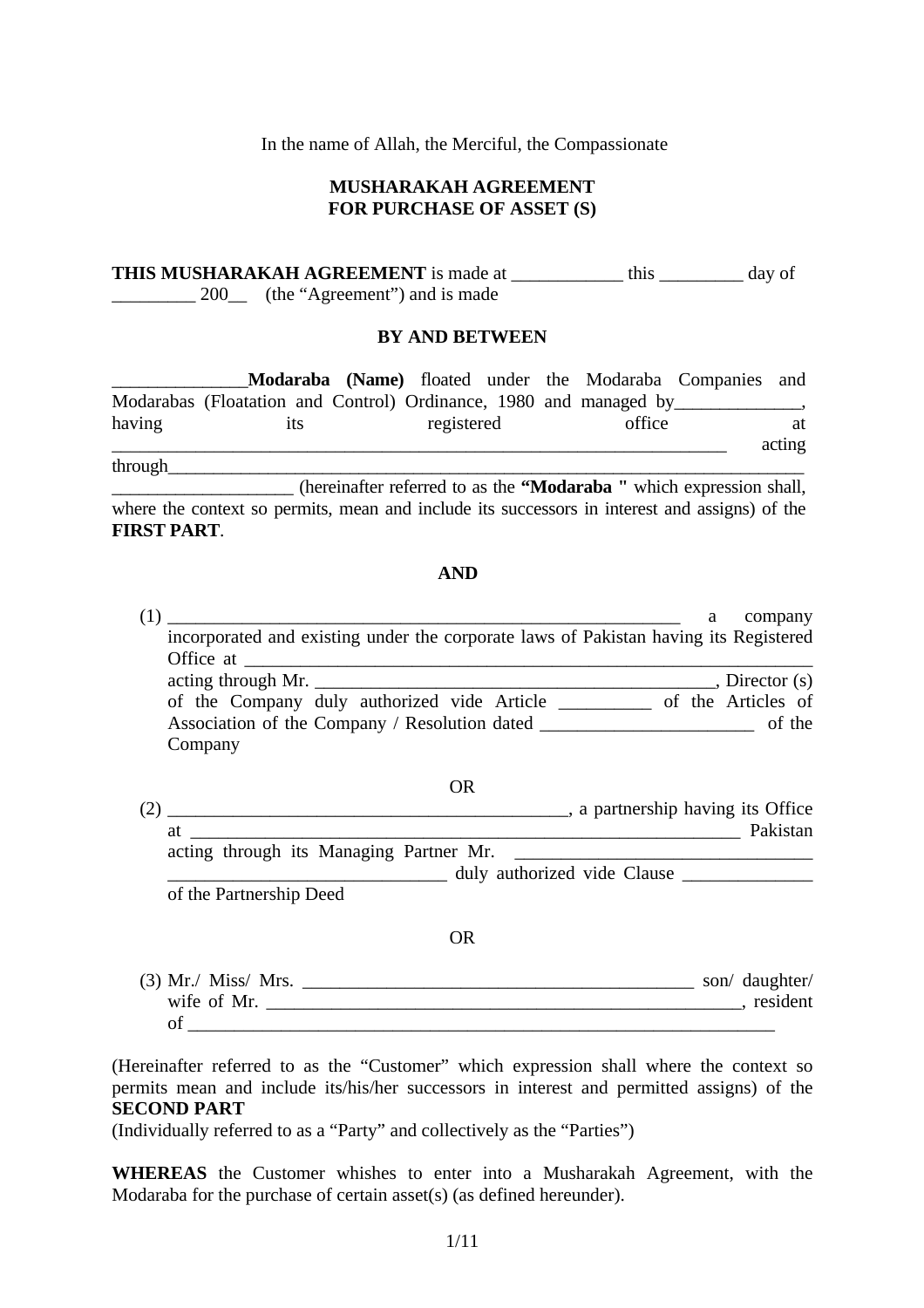**AND WHEREAS** the Modaraba has agreed to enter into a Musharakah Agreement on the terms, conditions and undertakings contained herein.

**NOW, THEREFORE, IT IS HEREBY AGREED BY AND BETWEEN THE PARTIES** as follows:

#### 1. **PURPOSE**

1.1 This Agreement sets out the terms and conditions upon and subject to which the Modaraba and the Customer have agreed to enter into a Musharakah Agreement.

### 2. **DEFINITIONS**

2.1 In this Agreement, unless the context otherwise requires, the following words shall have the meanings assigned to them hereunder:

| "Asset $(s)$ "                | Means the Musharakah Property i.e Fixed<br>Asset(s), Property(s), Vehicle(s), Plant<br>$\&$<br>Machinery, Equipments etc. purchased under<br>Musharakah Agreement (Appendix 'A').                                                                                          |  |
|-------------------------------|----------------------------------------------------------------------------------------------------------------------------------------------------------------------------------------------------------------------------------------------------------------------------|--|
| "Modaraba's Musharakah Share" | Means the share of the Modaraba in the<br>Musharakah as appearing in Appendix 'B'<br>hereto;                                                                                                                                                                               |  |
| "Business Day"                | Means a day on which the offices of the<br>Modaraba are open for business in Islamic<br>Republic of Pakistan;                                                                                                                                                              |  |
|                               | "Customer's Musharakah Share" Means the share of the Customer in<br>the<br>B<br>Musharakah as appearing in Appendix<br>hereto;                                                                                                                                             |  |
| "Effective Date"              | Means the date of execution of this Agreement<br>or the date on which the Modaraba disburses any<br>amount out of the Modaraba's Musharakah<br>Share, which ever is later;                                                                                                 |  |
| "Event of Default"            | Means any of the events or circumstances<br>described in Clause 11 hereto;                                                                                                                                                                                                 |  |
| "Musharakah"                  | Means the arrangement between the Modaraba<br>and the Customer where by the Modaraba makes<br>payment in the acquisition of the Musharakah<br>Asset $(s)$ jointly for the purpose of allowing the<br>Asset $(s)$ to be used by the Customer in terms of<br>this Agreement. |  |
| "Musharakah Asset(s)"         | Means the Asset(s) purchased with the participation of<br>the Modaraba and the Customer in accordance with the<br>terms of this Agreement details whereof appear in<br>Appendix "A" hereto.                                                                                |  |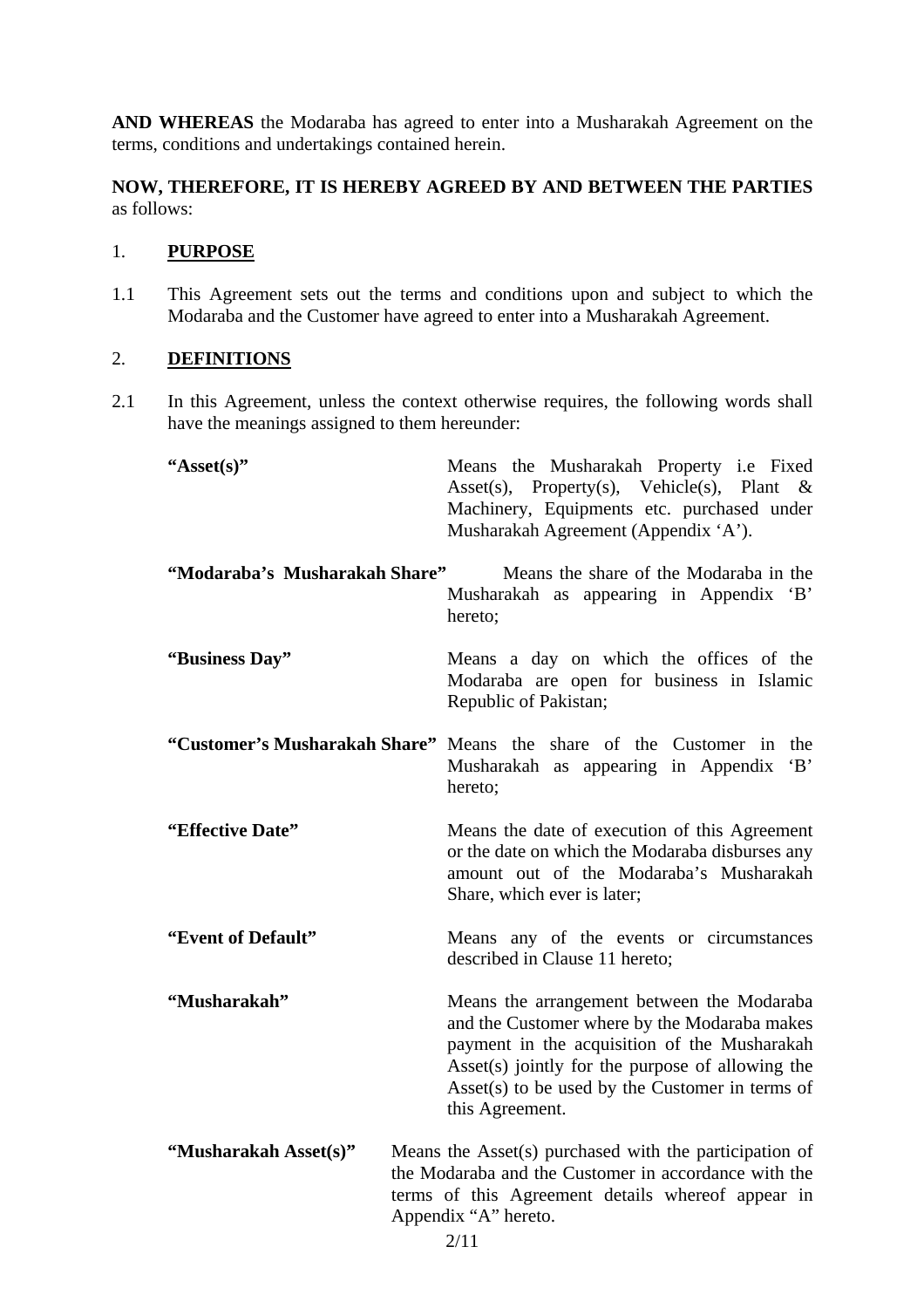- **"Taxes"** Means and includes all present and future taxes, levies, imposts, duties, fees or charges of whatever nature together including without limitation stamp duty, registration charges, and levies with delayed payment charges thereon and penalties in respect thereof and "Taxation" shall be construed accordingly;
- 2.2 Clause headings and the table of contents are inserted for convenience of reference only and shall be ignored in the interpretation of this Agreement. In this Agreement, unless the context otherwise requires, references to Clauses and Appendices are to be construed as references to the Clauses of, and Appendices to, this Agreement and references to this Agreement include its Appendices; words importing the plural shall include the singular and vice versa and references to a person shall be construed as including references to an individual, firm, company, bank, corporation, unincorporated body of persons or any state or any agency thereof.

### 3. **MUSHARAKAH**

- 3.1 The Parties have agreed to contribute their respective share of investment towards the Musharakah.
- 3.2 The respective Modaraba's Musharakah Share and the Customer's Musharakah Share will be set out in Appendix 'B' hereto and the Modaraba's investment in the Musharakah may be made available to the Customer in one or more tranches in accordance with the terms and conditions of purchase of the Musharakah Asset(s) between the Customer and the seller of the Musharakah Asset(s).

### 4. **PURCHASE OF MUSHARAKAH ASSET(S)**

- 4.1 It is agreed that the Customer shall, subject to compliance with the conditions precedent specified in Clause 10 below, purchase the Musharakah Asset(s) from the seller in the name of the **Modaraba / Customer** and the Modaraba shall make available its investment in the Musharakah to the Customer or his nominee for the purpose of completing the sale in the name of the **Modaraba / Customer** on its own behalf and on behalf of the Musharakah.
- 4.2 The Customer shall be responsible for checking the specifications, conditions and all other matters relating to the Musharakah Asset(s), including ensuring proper legal, marketable title and possession to be obtained from the seller.

### 5. **FEES AND EXPENSES**

- 5.1 The Customer shall pay all duties and taxes imposed on, or which arise in connection with, any agreement or other document executed in respect of the purchase of the Musharakah Asset(s).
- 5.2 Subject to Clause 5.3 below, the Customer shall pay all types of Taxes in respect of the Musharakah Asset(s) during the entire term of Musharakah.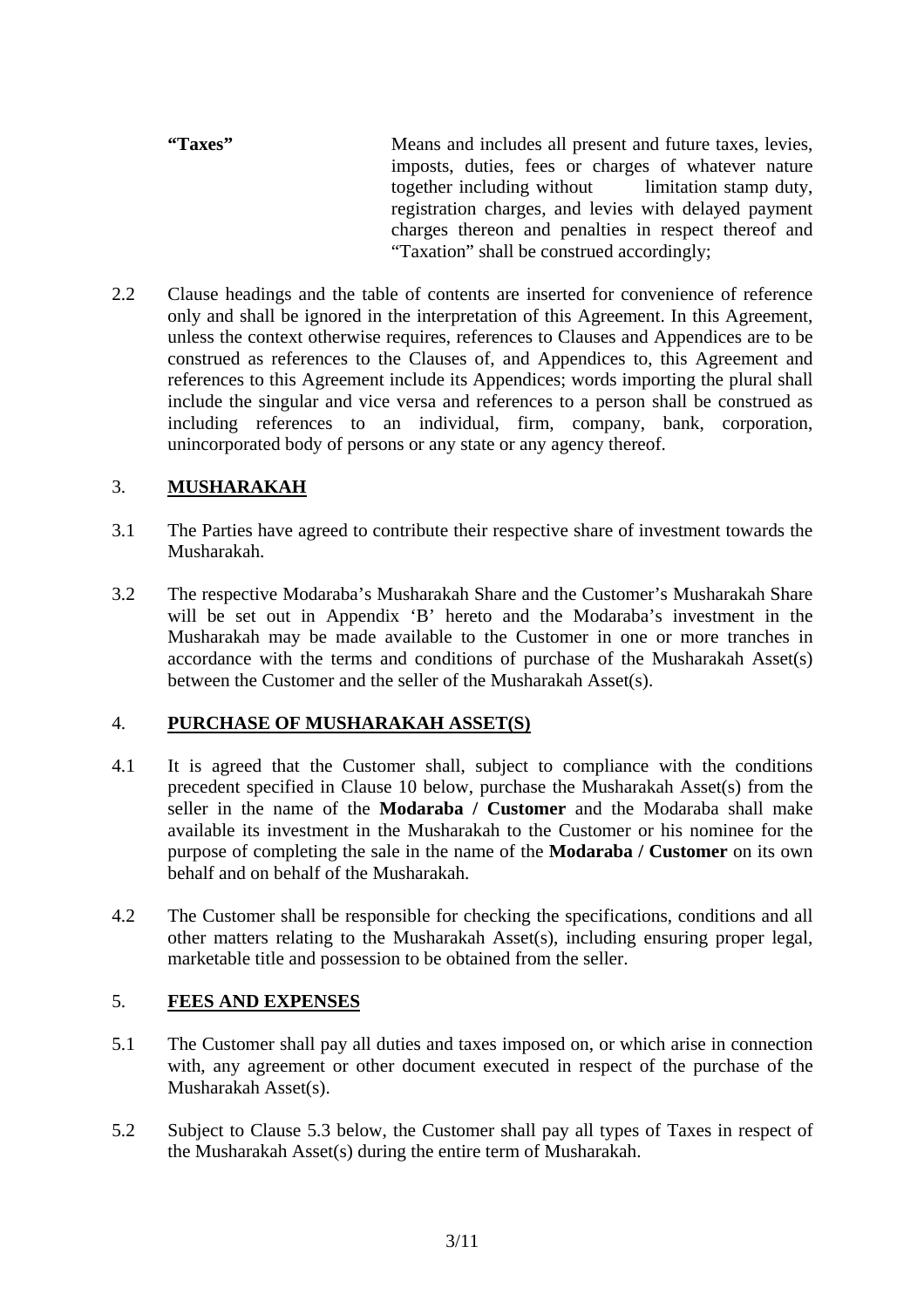5.3 The Modaraba and Customer shall jointly pay, commensurate with their respective share in the Musharakah Asset(s), Taxes and Insurance charges relating to and/or in respect of the Musharakah Asset(s), during the entire Term.

### 6. **PAYMENT AND ACCOUNTS**

- 6.1 All payments to be made by the Customer under this Agreement shall be made in full, without any set off or counter claim whatsoever, and free and clear of any deductions or withholdings, on the due dates to the Modaraba.
- 6.2 When any payment would otherwise be due on a day which is not a Business Day, the payment will be made on the next following Business Day.
- 6.3 If at any time, the Customer is required to make any deduction or withholding in respect of Taxes from any payment to the Modaraba under this Agreement, it shall promptly deliver to the Modaraba any receipts, certificates or other, proof evidencing the amounts (if any) paid or payable in respect of any deduction or withholding as aforesaid.
- 6.4 In the event of occurrence of an Event of Default, or otherwise a default in respect of the payment of any amounts due under this Agreement, the Customer hereby undertakes to pay to the Charity Fund an amount on such outstanding amounts remaining unpaid at the rate of \_\_\_\_% P.A. for each day that such default continues. Such additional amounts shall be utilized by the Modaraba on behalf of Customer for **charitable and religious purposes**. The Customer hereby consents to such utilization of the said amount by the Bank, at its absolute discretion.

### 7. **MODARABA'S REPRESENTATIONS AND WARRANTIES**

- 7.1 The Modaraba warrants and represents that:
	- a) It is a Modaraba floated under the Modaraba Companies and Modaraba (Floatation and Control) Ordinance, 1980 and licensed to carry on the businesses as prescribed in its Prospectus.
	- b) It has full legal right, power and authority to enter into, execute and deliver this Agreement and to perform the transactions set forth herein;
	- c) All requisite corporate approvals and consents have been obtained to enable it to enter into and perform its obligations under this Agreement.

### 8. **CUSTOMER'S REPRESENTATIONS AND WARRANTIES**

- 8.1 The Customer warrants and represents that:
- a) The Customer has the power to execute, deliver and perform his/her obligations under this Agreement and that this Agreement constitutes valid and legally binding obligations of the Customer enforceable in accordance with its terms;
- b) The execution, delivery and performance of this Agreement and any incidental agreement, instrument or undertaking by the Customer will not **(i)** contravene any existing law, regulations or authorization to which the Customer is subject or (**ii)**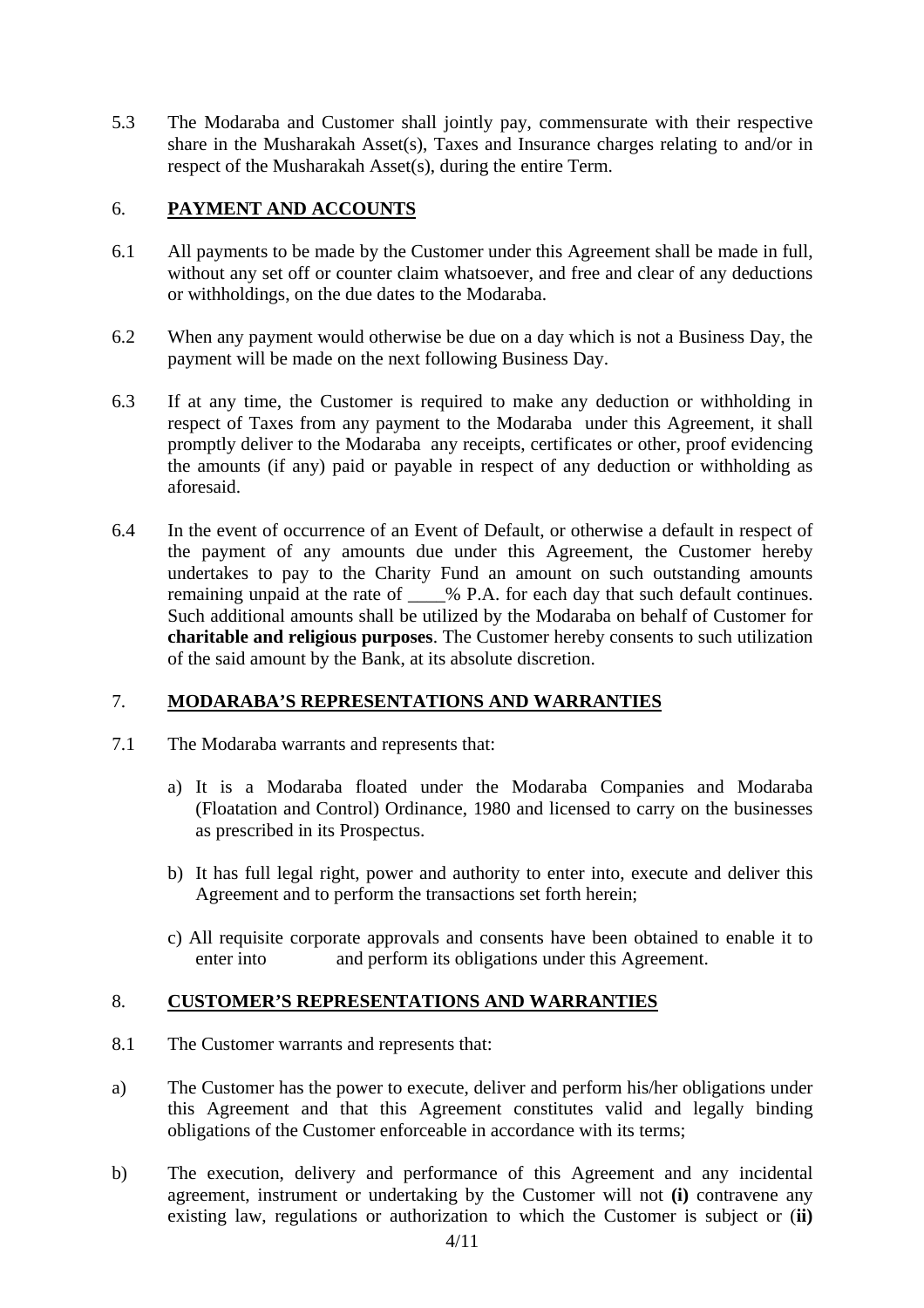result in any breach of or default under any agreement or other instrument to which the Customer is a party or is subject to;

- c) There are no suits or proceedings pending, or to the knowledge of the Customer threatened, the adverse determination of which may have a material effect on the financial condition of the Customer or may impair the ability of the Customer to perform any of its obligations or affect the enforceability of this Agreement;
- d) No litigation, arbitration or administrative proceeding is pending or threatened against the Customer; and
- e) No event or circumstances which constitute or which with the giving of notice or lapse of time or both would constitute an Event of Default has occurred and is continuing.

#### 9. **UNDERTAKINGS**

- 9.1 The Customer undertakes with the Modaraba that during the Term of this Agreement:
- a) Subject to Clause 5.3, the Customer shall pay all Taxes applicable to the Musharakah Asset(s), and other dues of all governmental authorities.
- b) The Customer shall inform the Modaraba of any Event of Default or any event, which with the giving of notice or lapse of time or both would constitute an Event of Default forthwith upon becoming aware thereof;
- c) The Customer shall provide the Modaraba with such financial and other information concerning his affairs as the Modaraba may from time to time reasonably require;

#### 10. **CONDITIONS PRECEDENT**

- 10.1 The Customer agrees that the obligation of the Modaraba to provide the Modaraba's Musharakah Share is subject to the conditions that:
- a) Duly executed versions of this Agreement, and the security documents to be obtained in accordance with Clause 13 herein below and such other documents as may be related or incidental to the terms of this financing arrangement have been received by the Modaraba to the satisfaction of the Modaraba ;
- b) All duties, fees, commissions, expenses and Taxes required to be paid by the Customer to the Modaraba in respect of any transaction have been received by the Modaraba;
- c) All such documents, approval, consents and the like as have been reasonably requested by the Modaraba in connection with any transaction have been received by the Modaraba;
- d) The Modaraba has confirmed in writing that it is satisfied with the nature, type, value, title and documentation requirements of the Musharakah Asset(s), based inter alia upon legal opinions and valuation reports obtained by the Modaraba directly or through the Customer, at the cost of the Customer.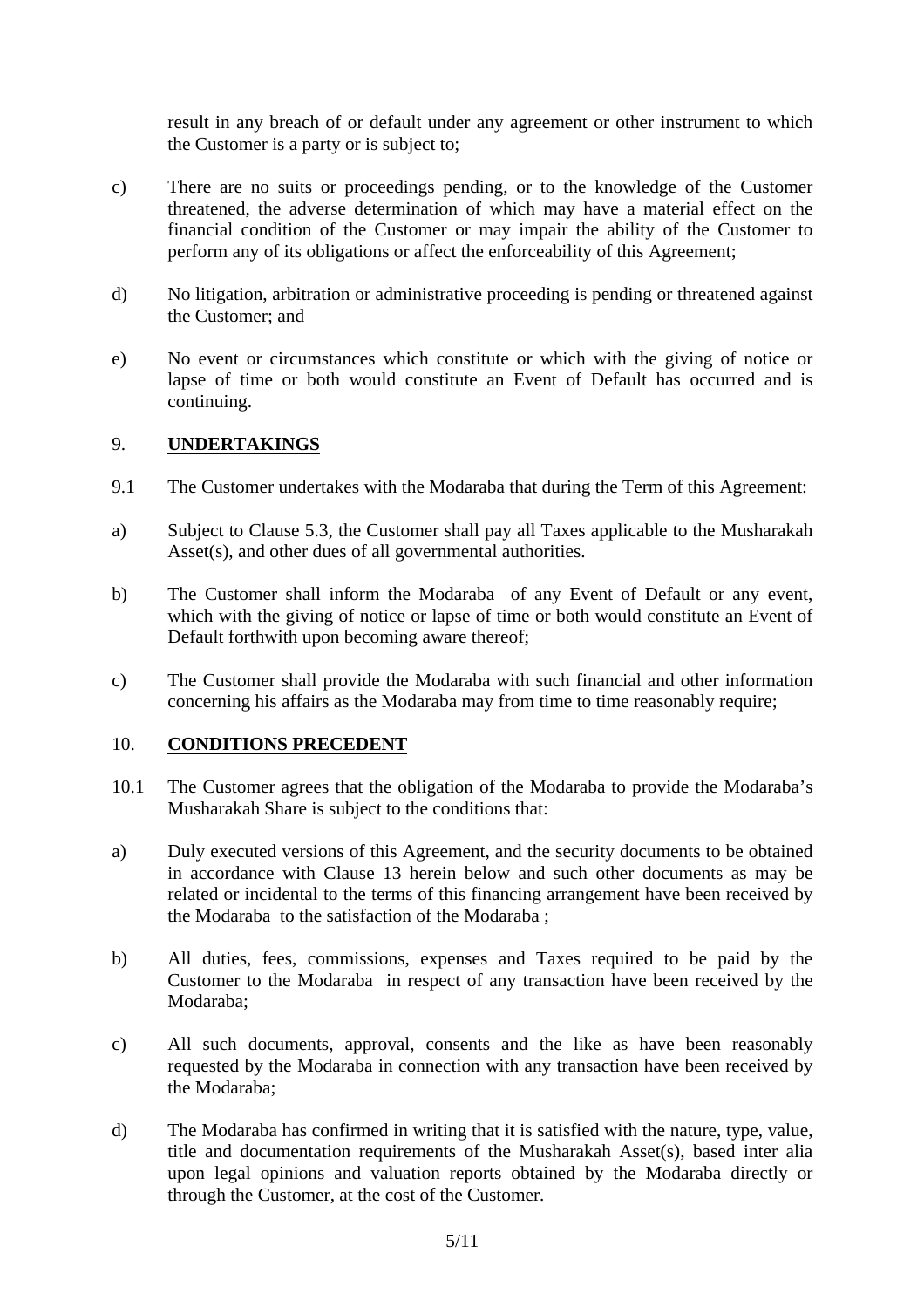### 11. **EVENTS OF DEFAULT**

- 11.1 There shall be an Event of Default if:
- a) The Customer fails to pay any sum payable by it under this Agreement when due; or
- b) The Customer defaults in the due and punctual performance of any other provision of this Agreement (if such default is in the opinion of the Modaraba capable of remedy) such default shall not have been remedied within twenty one (21) days of the Modaraba notifying the Customer of such default; or
- c) Any representation or warranty made or deemed to be made or repeated by the Customer in or pursuant to this Agreement or in any document delivered under this Agreement is or proves to have been incorrect in any material respect;
- d) The commencement of proceedings for bankruptcy of the Customer; or
- e) The Customer stops or suspends payment of its debts or is unable or admits inability to pay its debts as they fall due or proceedings are commenced in relation to the Customer under any law, regulation or procedure; or
- f) The Musharakah Asset(s) ceases to be in the actual physical occupation of the Customer for any reason, without the express written consent of the Modaraba;
- g) The title of the Musharakah Asset(s) and/or the security interest of the Modaraba is in jeopardy in the reasonable opinion of the Modaraba.
- 11.2 The Modaraba may, without prejudice to any of its other rights, at any time after the happening of an Event of Default, by notice to the Customer, terminate this Agreement.

### 12. **INDEMNITIES**

12.1 The Customer shall indemnify the Modaraba against expense which the Modaraba shall certify as rightly incurred by it as a consequence of any default in payment by the Customer of any sum under this Agreement when due.

## 13. **SECURITY**

- 13.1 As security for the performance of the Customer's obligations in accordance with the terms of this Agreement, the Customer will create a charge on its Current /Fixed Assets in favor of the Modaraba and execute the Demand Promissory Note set out in Appendix "C" hereto on the Effective Date.
- 13.2 The Customer hereby agrees to obtain insurance coverage from a reputable insurance company offering protection under the Islamic concept of Takaful. Until the Islamic concept of Takaful is available, the Musharakah Asset(s) shall be insured with a reputable insurance company against all relevant insurable risks such as loss, damage or destruction of the Musharakah Asset(s). Such insurance shall be in the name of the Modaraba as the loss payee thereof and shall remain valid and effective for the entire Term. However it is agreed that in the event of a claim being lodged under the insurance policy, the proceeds thereof shall be shared between the Modaraba and the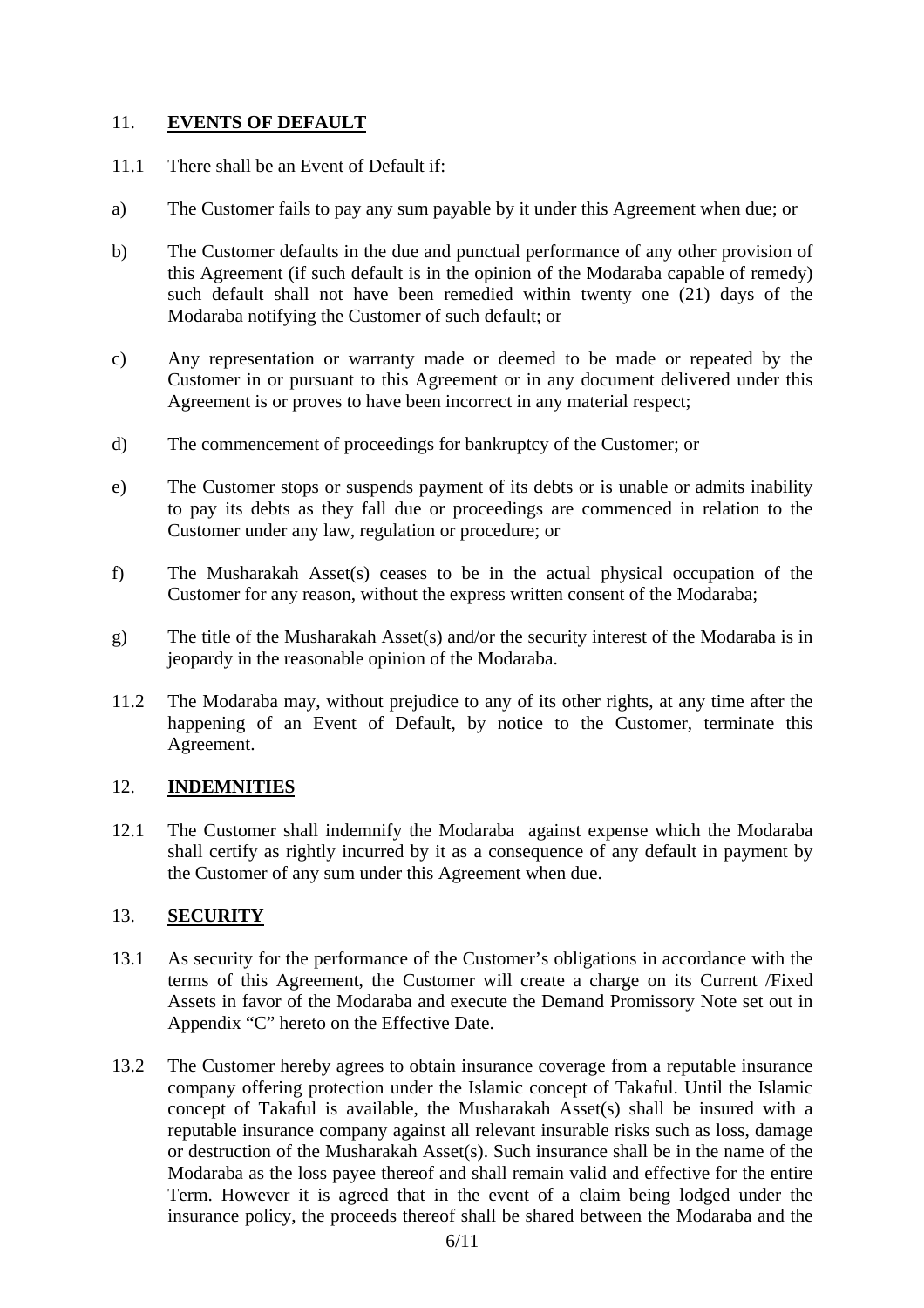Customer in accordance their respective shares in the Musharakah. All costs and expenses incurred in respect of such insurance of the Musharakah Asset(s) shall be shared by the Modaraba and the Customer in proportion to their respective shares in the Musharakah.

### 14. **SETOFF**

The Customer authorizes the Modaraba to apply any credit balance to which the Customer is then entitled in any account of the Customer with the Modaraba at its head office or any of its branches towards satisfaction of any sum then due and payable from the Customer to the Modaraba under this Agreement and the Monthly Payment Agreement.

### 15. **NOTICES AND OTHER MATTERS**

- 15.1 Every notice or other communication under this Agreement shall be in writing, delivered personally, or by courier or addressed to the relevant Party at its address stated above or to any telex or telefax number which is published as belonging to it (or such other address or telefax or telex number as is notified by one Party to the other under this Agreement). Every notice or other communication shall, subject as otherwise provided in this Agreement be deemed to have been received in the case of a letter when delivered personally or three (03) days after it has been delivered to a courier company for delivery to the addressee and in the case of a telex at the time of dispatch with confirmed answer back of the addressee appearing at the beginning and end of the transmission or in the case of telefax when the recipient confirms by telex receipt of the transmission (provided that it shall be deemed to have been received at the opening of business on the next Business Day.)
- 15.2 No failure or delay on the part of the Modaraba to exercise any power, right or remedy under this Agreement shall operate as a waiver thereof nor shall any single or partial exercise by the Modaraba of any power, right or remedy preclude any other or further exercise thereof or the exercise of any other power, right or remedy. The remedies provided in this Agreement are cumulative and are not exclusive of any remedies provided by law.

#### 16. **JURISDICTION**

16.1 This Agreement is governed by and shall be construed in accordance with Pakistani law. All competent courts at \_\_\_\_\_\_\_\_\_\_\_\_ shall have the exclusive jurisdiction to hear and determine any action, claim or proceedings arising out of or in connection with this Agreement. The amounts payable by the Customer to the Modaraba under any Agreement may be recovered through the Banking Courts, under the Financial Institutions (Recovery of Finances) Ordinance, 2001 or any replacement or statutory modification thereof.

 **IN WITNESS THEREOF** the parties to this Agreement have caused this Agreement to be duly executed on the place, date and year first aforementioned.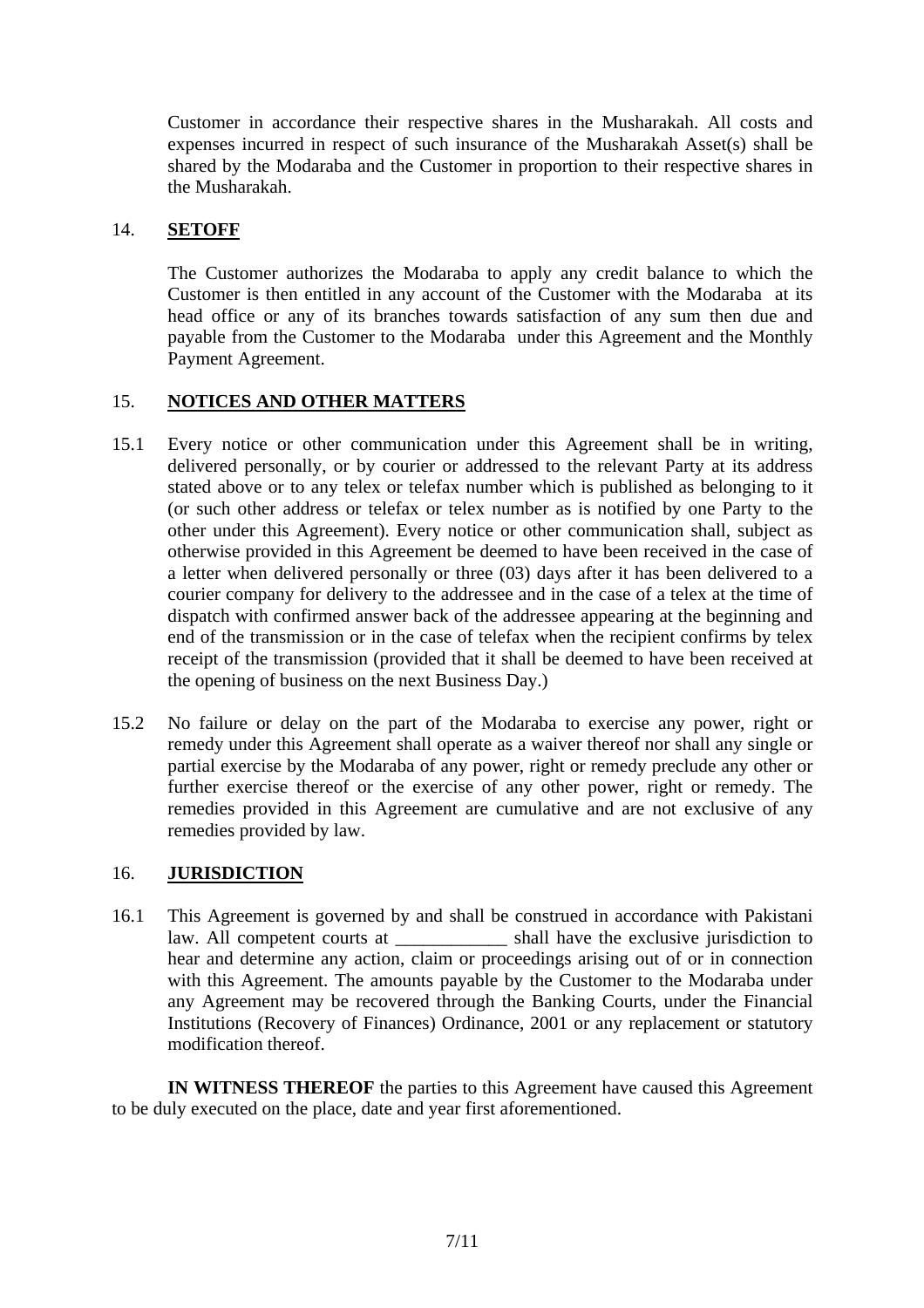| SIGNED by |    | <b>WITNESSES</b> |  |  |
|-----------|----|------------------|--|--|
| Customer  |    |                  |  |  |
|           | 1. |                  |  |  |
|           | 2. |                  |  |  |
| SIGNED by | 3. |                  |  |  |
|           |    |                  |  |  |

#### For and on behalf of Modaraba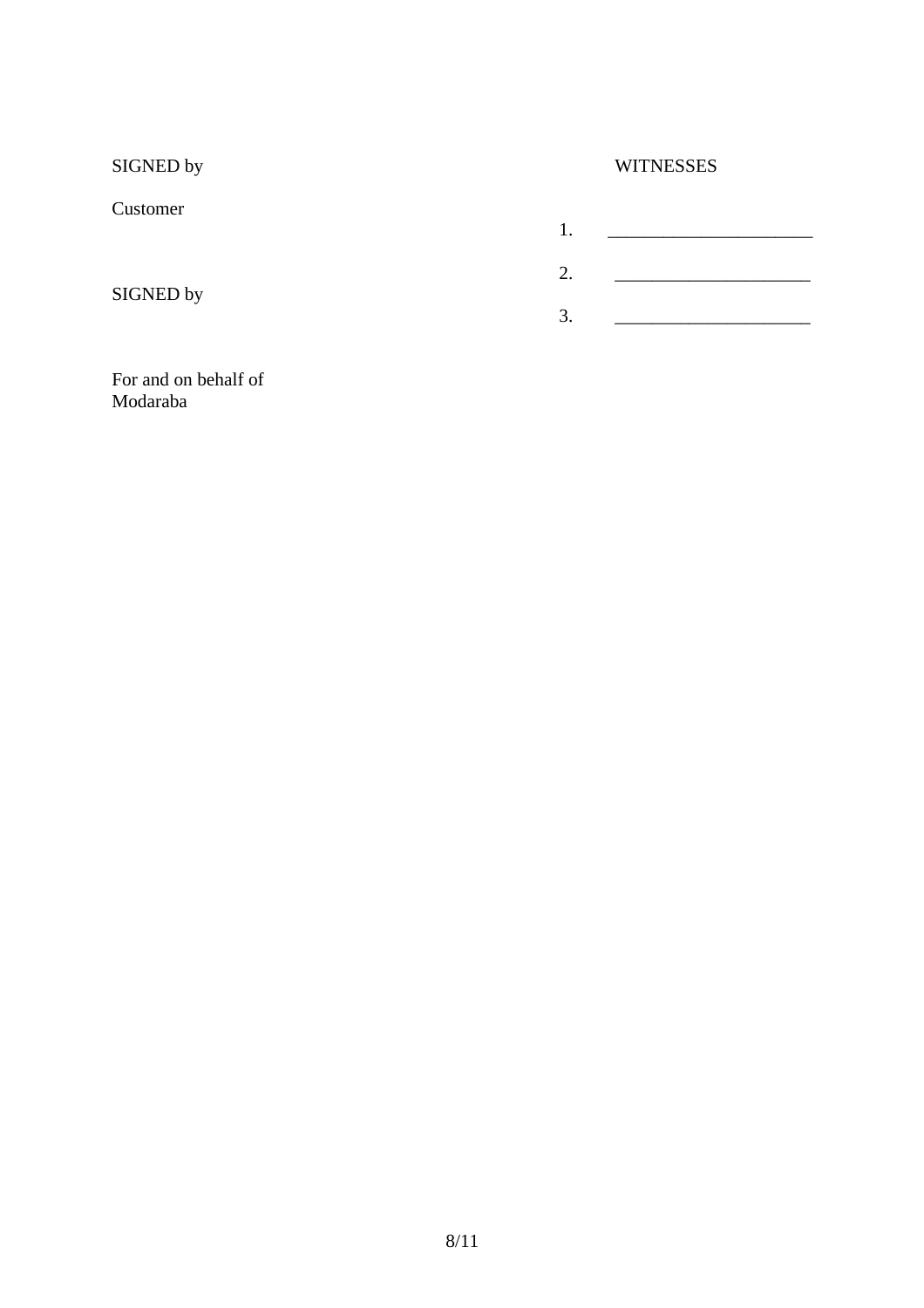# **APPENDIX 'A'**

# **Description of the Musharakah Asset(s)**

For and on behalf of For and on behalf of For and on behalf of Customer Customer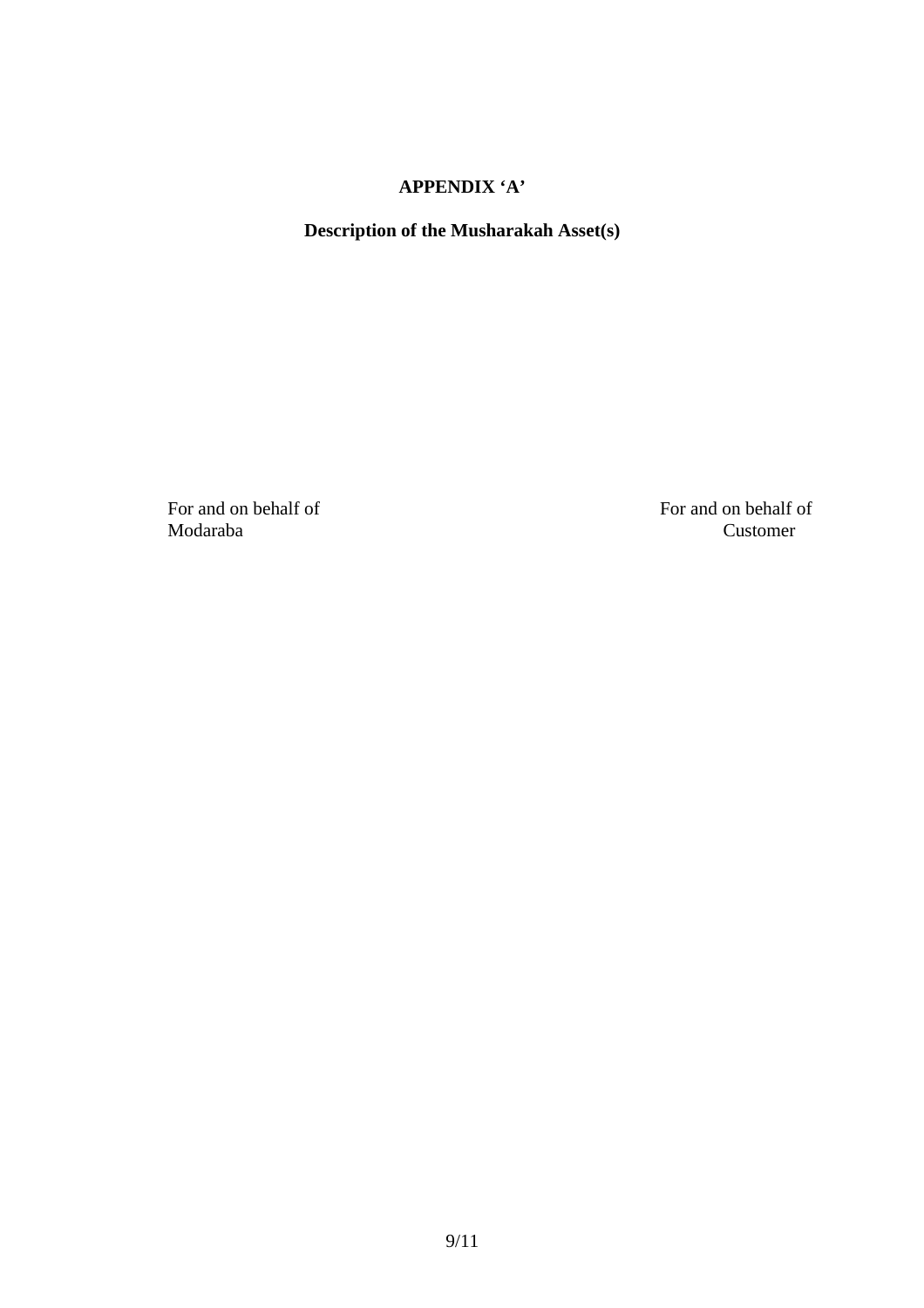# **APPENDIX 'B'**

| Modaraba 's Musharakah Share: | Rs.     | Modaraba 's | % share |
|-------------------------------|---------|-------------|---------|
| Customer's Musharakah Share:  | $R_{S}$ | Customer    | % share |

Modaraba Customer

For and on behalf of For and on behalf of